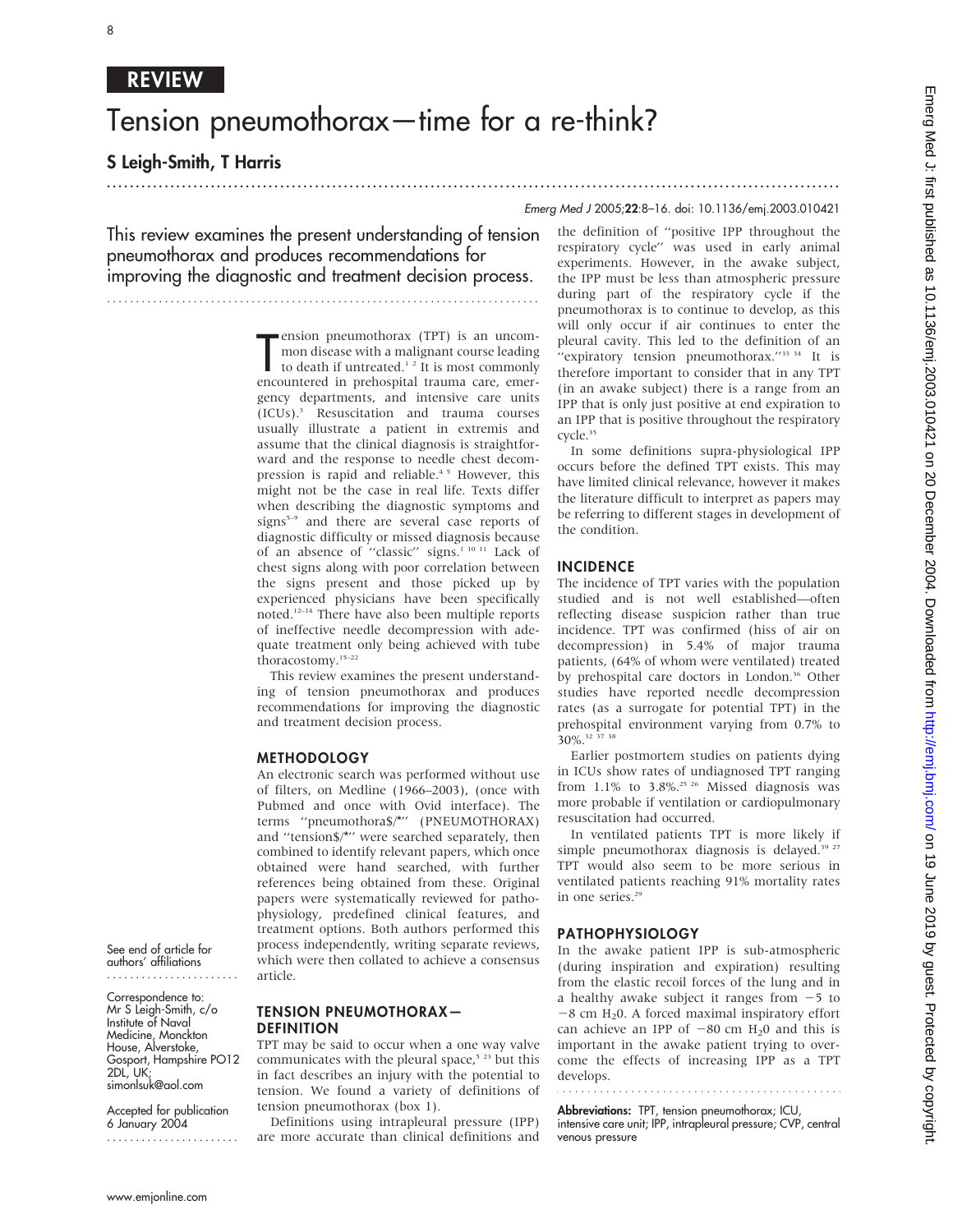### Box 1 Different definitions of tension physiology in a patient with a pneumothorax

Presence of:

- $\bullet$  severe clinical manifestations<sup>24</sup>
- $\bullet$  hiss of air on thoracic needle decompression<sup>24 25</sup>
- $\bullet$  mediastinal shift
- $-$  on chest radiograph at postmortem examination<sup>26</sup>
- $-$  +/  $-$  diaphragmatic depression on chest radiography<sup>24</sup>
- diagnosed clinically or on chest radiography in a ventilated patient<sup>27</sup>
- haemodynamic compromise with
- haemodynamic improvement and release of gas on tube thoracostomy<sup>28</sup>
- $-$  opposite mediastinal shift on chest radiography<sup>28</sup>
- expanding pneumothorax<sup>30</sup>
- ipsilateral intrapleural pressure
- higher than atmospheric pressure<sup>31</sup> <sup>32</sup>
- positive throughout the respiratory cycle<sup>30</sup>
- positive during expiration<sup>33</sup> 34

In contrast with this the paralysed, sedated, and ventilated patient has gas delivered under supra-physiological positive pressure. Inspiratory pressures are often in excess of +20 cm H20 along with either physiological expiratory alveolar pressures or positive end expiratory pressure levels upwards of  $+5$  cm  $H_20$ .

Between the two extremes of awake and ventilated patients lie various levels of sedation and ventilatory support modes commonly used in ICUs. However, for simplicity we have assigned the evidence to two groups—awake (spontaneously ventilating) or ventilated.

Pneumothorax develops secondary to a breach in the visceral, parietal, or mediastinal pleura and is termed spontaneous (simple, idiopathic), traumatic, or iatrogenic depending on the precipitant. It is termed primary when in the absence of underlying clinically apparent respiratory disease and secondary if resultant from underlying pulmonary pathology.

If the pleural defect functions as a one way valve, air enters the pleural cavity on inspiration but is unable to exit on expiration, leading to increasing ipsilateral IPP. This will cause further lung collapse, chest wall expansion, diaphragmatic depression, and (dependent on mediastinal distensability) contralateral lung compression.

#### ANIMAL MODELS—AWAKE

Animal experiments use intrapleural catheters to induce expanding pneumothoraces and early experiments in awake dogs noted a significant fall in cardiac output,<sup>40 41</sup> which was most pronounced in the anaesthetised animals.42 This led to the theory of thoracic vein compression, right heart compression, and great vessel kinking causing reduced cardiac filling.<sup>40 41</sup> It was however noted that—unlike humans—the dog's mediastinum was flimsy and unable to maintain a pressure gradient between the two pleural spaces,<sup>42 43</sup> along with being perforate, resulting in unilaterally introduced air spreading bilaterally.<sup>40</sup> <sup>44</sup> These differences permit more direct transmission of IPP to central structures.<sup>3</sup> Despite this difference the theory of great vessel kinking as a cause of cardiovascular collapse persists in studies and textbooks.

Later studies used goats, swine, and sheep, which—like humans—have an intact and fixed mediastinum.<sup>30</sup> <sup>33</sup> <sup>45</sup> 46</sup> In one of these studies the animals were lightly anaesthetised (but spontaneously ventilating), $30$  and in all others they were fully awake. $33 \times 45 \times 47$  These animals were able to maintain negative contralateral IPP, even after significant positive ipsilateral IPP occurred in the end expiratory phase<sup>33 47</sup> and sometimes throughout the whole respiratory cycle.<sup>30</sup>

One study induced bilateral TPT in dogs<sup>45</sup> to overcome the dog model validity problems mentioned above, but this may negate any contralateral thoracic compensatory mechanisms, which occur with unilateral TPT.

These studies showed a variety of progressive compensatory mechanisms (box 2) before final collapse with some animals tolerating extreme degrees of "tension" very well.<sup>30 45</sup>

Minute volume and ventilation (to normocapnia) were preserved until a very late stage despite universal findings of progressive and severe hypoxia,<sup>30</sup> <sup>33 45 47</sup> which suggests pulmonary shunting and parenchymal collapse as the main causes of hypoxia.<sup>30 45 47</sup>

Despite falling stroke volumes cardiac output was almost universally preserved throughout<sup>30 33 45 47</sup> with one study noting a 19% increase in BP.47 In all these studies just two animals (both immature monkeys with mobile mediastinums) developed hypotension immediately before death from respiratory arrest, but cardiac output was still 70% normal at this stage.<sup>30</sup> Preservation of cardiac output is through a progressive tachycardia, incomplete transmission of positive IPP to the mediastinum, and increasingly negative contralateral intrathoracic pressure preserving the venous return.30 33 47

There was minimal evidence of right sided venous obstruction with only bilateral TPTs causing a linear rise in central venous pressure (CVP).<sup>45</sup> Only one of the three unilateral TPT studies found increased superior and inferior vena caval pressures and these occurred in the agonal stages of respiration.30 Despite this there was no evidence of one specific point of obstruction or kinking in the circulation<sup>30</sup> and it was felt that unilateral tension does not mechanically compromise cardiac output.<sup>30</sup><sup>33</sup>

The dominant physiological feature during decompensation was progressive respiratory failure with death from respiratory not cardiovascular arrest.<sup>30</sup><sup>33</sup> This was postulated to be attributable to; myocardial hypoxia, central hypoxemia with hypoxic suppression of the respiratory centre, restrictive ventilatory defect, decreased efficiency of hypoxic intercostal muscles at the hyperinflated chest wall, and depression of the ipsilateral hemi-diaphragm from positive IPP.30 33 47

#### Box 2 Compensatory mechanisms during tension pneumothorax in awake animals<sup>30</sup> 33 45 47

#### **Respiratory**

- Increasing respiratory rate
- Increasing tidal volume
- $\bullet$  Contralateral
- increasingly negative IPP excursions
- increasing chest wall expansion

#### **Cardiac**

• Tachycardia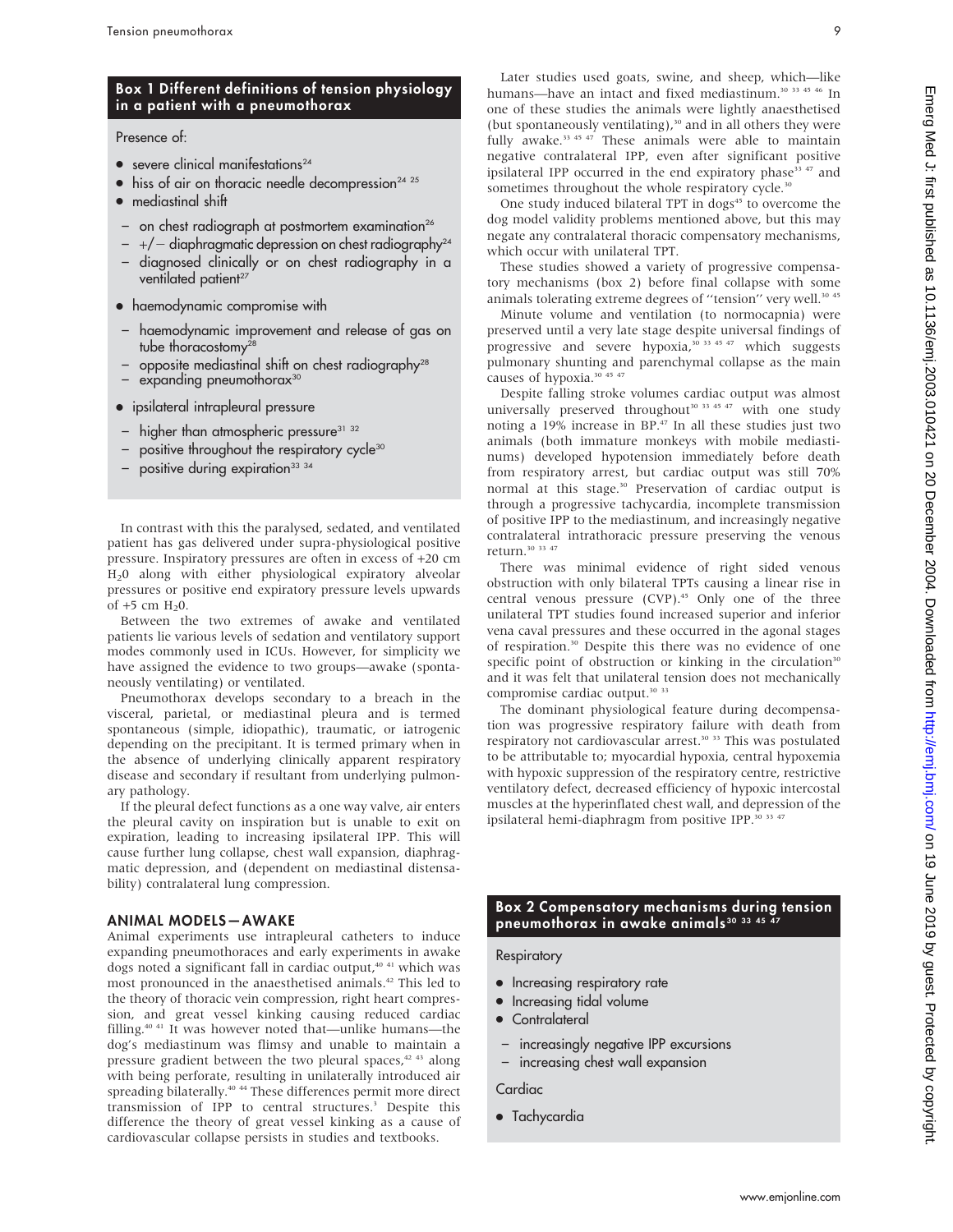## ANIMAL MODELS—VENTILATED

The effect of raised IPP is very different if the animal is ventilated and sedated, as the cardiorespiratory compensatory mechanisms (box 2) are impaired. Also, during ventilation increased alveolar pressure may obstruct cardiac output, and if alveolar pressure rises above pulmonary venous (or pulmonary arterial) pressure cardiac output will be reduced.<sup>48</sup>

Studies of increasing IPP in ventilated sheep and swine support this suggestion, along with showing progressive hypoxia as the earliest sign, and an immediate rise in CVP.<sup>46 49</sup> Hypotension and tachycardia occurred after pneumothorax of 47% total lung capacity and were progressive, being well tolerated up until eventual and sudden cardiovascular collapse at pneumothorax of roughly 90% total lung capacity. Death occurred soon after at which point  $Sp0<sub>2</sub>$  was <50%, and CVP equalled IPP suggesting complete occlusion of venous return at this pre-terminal stage.49 Other findings were; V/Q mismatch, alveolar compression, and hypercapnia.<sup>46 49</sup> These results suggest that a more rapid deterioration and early reduction in cardiac output is expected in ventilated patients.<sup>3 50</sup>

#### TENSION PNEUMOTHORAX IN HUMANS Awake patients

Box 3 summarises the symptoms and signs from the 18 case reports found in our literature search. The time lag from initial symptoms or thoracic insult to diagnosis ranged from a few minutes to over 16 hours. Awake patients (unlike ventilated patients) manifest the compensatory mechanisms,<sup>3</sup> which have been clearly shown in animal studies (box 2). This leads to the disease being progressive and primarily respiratory (at least in appearance to the clinician) during the compensatory phase,<sup>30</sup> with hypoxemia being predominant.<sup>3</sup> The evidence suggests that patients have progressive respiratory deterioration with final respiratory arrest, although rare cases of cardiac collapse are reported for which the mechanism remains unclear. Cyanosis and neurological sequelae are partially treatable with oxygen delivery to the patient and are hence variably present. The key to interpreting the early signs of hypoxia and respiratory distress is the degree of severity, but more importantly a pattern of relentless progression in a patient at risk of tension pneumothorax.<sup>3</sup><sup>51</sup>

#### Ventilated patients

One case series of 71 patients with advanced TPT because of significant time delays before diagnosis (table 1) and 25 other case reports (box 4) were found in the literature search.

Diagnosis of TPT in ventilated patients rests with index of suspicion and recognition of supportive diagnostic features that the evidence shows to have more consistency than those found in awake patients. The development of tension is dependent on a pressure gradient between IPP and alveolar pressure. Ventilation will increase gas flow through the pleural defect, allowing more air to pass per unit time. This gives a more rapid IPP rise with earlier mechanical compressive effects and rapid progress to cardiorespiratory collapse, which will be further hastened by trauma and greater lung damage.<sup>3</sup> <sup>78 79</sup> Lung disease (ARDS/pulmonary haemorrhage/contusion) may also hasten decompensation by reducing lung compliance hence limiting lung collapse and thereby resulting in a greater IPP increase for any given gas volume.<sup>80</sup>

A sudden fall in  $Sp0<sub>2</sub>$  followed by hypotension (over a few minutes) was noted in Steier's large case series, is consistently found in the individual case reports and is also seen in reports from prehospital trauma care.<sup>36 81</sup> There was only one report of slow development of TPT in a ventilated

### Box 3 Symptoms and signs of tension pneumothorax from case reports in awake patients<sup>3</sup> 11 12 20 51-58

Universal findings

- Chest pain
- Respiratory distress

Common findings (50%–75% cases)

- Tachycardia
- Ipsilateral decreased air entry

Inconsistent findings  $\left| \langle \rangle 25 \rangle \right|$  of cases)

- $\bullet$  Low Sp0<sub>2</sub>
- Tracheal deviation
- Hypotension

Rare findings (about 10% cases)

- Cyanosis
- Hyper-resonance
- Decreasing level of consciousness
- Ipsilateral chest
- Hyper-expansion
- Hypo-mobility
- Acute epigastric pain
- Cardiac apical displacement
- Sternal resonance

patient—and this patient was partially self ventilating while unsedated.75

Because of this sudden presentation, TPT in ventilated patients is more likely if the original pneumothorax is missed.39 In the prehospital environment this means a low threshold for performing tube or finger thoracostomy must be maintained in ventilated trauma patients.<sup>36 81 82</sup> In hospital, prevention depends on early diagnosis of pneumothorax. Although the chest radiological signs signs may be subtle (box 5) other alternatives for diagnosis exist such as: computed tomography, $83$  or ultrasound  $84$  (with a negative predictive value as high as 100%).<sup>85</sup>

The risk factors for pneumothorax misdiagnosis in ICU include: ventilation, unusual radiological location of pneumothorax, changed patient mental status, and lack of senior medical cover at the time of original presentation.<sup>87-89</sup>

| pneumothorax (TPT) in ventilated patients - case<br>series of 71 patients. <sup>27</sup> |            |
|------------------------------------------------------------------------------------------|------------|
| Signs of advanced TPT                                                                    | Percentage |
| Subcutaneous emphysema                                                                   | 100        |
| Tachycardia                                                                              | 9.5        |
| Decreased breath sounds                                                                  | 87         |
| Hyper-resonance                                                                          | 85         |
| Systolic BP<90                                                                           | 81         |
| Cyanosis                                                                                 | 75         |
| Low pa02                                                                                 | 70         |
| Tracheal deviation                                                                       | 60         |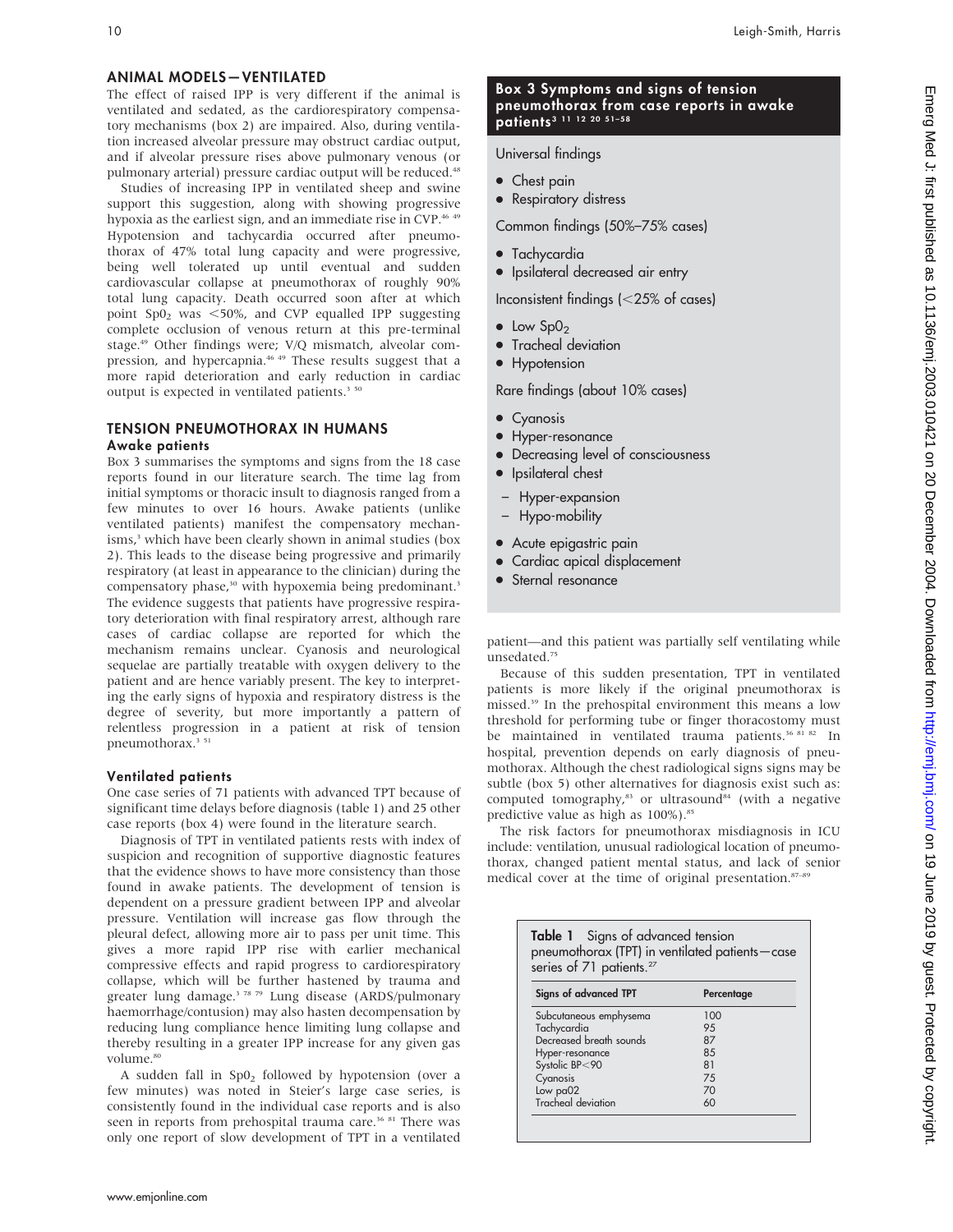## Box 4 Signs of tension pneumothorax in ventilated patients—individual case reports 1 10 28 49 50 59–77

Universal findings

- Rapid onset
- $\bullet$  Immediate and progressive decrease in arterial and mixed venous  $SpO<sub>2</sub>$
- $\bullet$  Immediate reduction in cardiac output  $+/-$  BP

Common findings (each in about 33% of cases)

- High ventilation pressures
- Ipsilateral chest:
- Hyper-expansion
- Hypomobility
- Decreased air entry

Inconsistent findings (each in about 20% of cases)

- Surgical emphysema
- Venous distension

Rarities that might make diagnosis difficult include bilateral TPT and loculated TPT causing cardiorespiratory compromise. The latter may occur if lung is bound to the chest wall by adhesions, (from parenchymal or pleural disease) so that it appears partially expanded on chest rdiography.<sup>21</sup> 24 39 56 76 8

#### MEDIASTINAL DEVIATION

Review articles of the chest radiological findings in TPT,<sup>24 90</sup> and case reports with chest radiographs<sup>3 10 11 52-54 58</sup> note mediastinal shift to be an inconsistent finding, which can also occur in the absence of TPT.<sup>10 24 52 75 91 92</sup> The most severe mediastinal displacement described was in a 5 year old boy,<sup>53</sup> which is in keeping with Rutherford's<sup>30</sup> comments (and chest radiographs showing) the mobility of the mediastinum in children and immature monkeys in contrast with the immobility in adults and goats. Children may therefore suffer more rapid TPT development because of the more mobile mediastinum.<sup>30</sup>

Even with chest radiological evidence of mediastinal displacement the trachea is often noted to be central—or uncommented upon in the case report.<sup>3 10 11 52–54 58</sup> <sup>93</sup> Tracheal displacement is not commented upon in any of the animal experiments. Tracheal displacement was absent in all of the patients in a series of 108 suspected TPTs treated by paramedics with needle decompression<sup>38</sup> and present in only 1% of those receiving needle decompression by flight nurses in another series.<sup>94</sup> Even when tracheal displacement is known to be present the odds ratio for experienced physicians to correctly diagnose this has been shown to be no better than 50:50—that is, the same as tossing a coin.14 We suggest that tracheal displacement is neither diagnostic of TPT nor does its absence exclude the diagnosis.

#### CHEST SIGNS

Changing signs of chest mobility and expansion are poorly described features of this disease only being mentioned in one text reviewed<sup>7</sup> of five major titles. $\frac{5}{2}$ 

Ipsilateral hyper-expansion has been noted rarely in awake case reports although slightly more often in ventilated case reports but is to be expected when considering the pathophysiology. It occurs as a result of the maximal

## Box 5 Chest radiological signs of pneumothorax

## Ipsilateral

- sharp lung edge running parallel to the chest wall
- $\bullet$  lucency
- deep lateral costo-phrenic angle (deep sulcus sign)<sup>86</sup>
- abdominal quadrant hyperlucency

inspiratory efforts required to overcome the developing positive IPP with a transiently negative IPP for inspiration in awake patients. It also occurs as a result of the steadily expanding thoracic volume in both awake and ventilated patients. Ipsilateral chest hyper-expansion is consistently present on chest radiographs taken of TPT (evidenced by individual case reports,<sup>3 52 53 70 75</sup> reviews of chest radiography in TPT,<sup>24 90</sup> and animal experiments<sup>30</sup>) and was well shown in the awake animal experiments.

Ipsilateral chest hypo-mobility may occur as a result of pain—pleuritic or from associated rib fractures. It will also occur in the latter stages as a result of movement limitation secondary to the hyper-expansion.

Contralateral hyper-mobility is expected in awake cases as part of the compensation to generate highly negative IPPs and this is well shown in the awake animal studies.

It may be that the infrequent description of chest expansion and mobility signs may be attributable to the subtlety in their identification. Elicitation of these signs requires careful, longitudinal examination of the chest from the height of the patient, which is difficult in a critical clinical situation that potentially requires rapid management.

Other potential chest signs include ipsilateral added sounds, such as wheeze or crackles,<sup>3</sup> the well described findings of decreased air entry with or without increased percussion note, sternal resonance, and displaced apex beat.

## CARDIAC SIGNS

In awake patients only two case reports had early hypotension, which may have been related to TPT but one of these had significant other trauma as a possible explanation. Four patients developed hypotension between three and 16 hours after their initial insult, which had other potential causative factors (haemothorax, localised ventral TPT, myocardial ischaemia, bradycardia) in all but one. BP was preserved in all other 12 cases with tachycardia being noted in eight and no heart rate data in 10.

There was no evidence of great vessel obstruction in awake patients,<sup>30</sup> who (through respiratory decompensation), may lack the capacity to achieve this level of IPP. Even when mediastinal shift is evident on chest radiogrphy there is evidence of poor correlation with haemodynamic status.<sup>93</sup> Decreased BP or cardiac output are not common in awake patients and if found are likely to be attributable to other pathology or the hypoxic effects of TPT when it is in the advanced stages. TPT induced hypotension and/or rapidly decreasing  $SpO<sub>2</sub>$  is almost certainly pre-terminal.

Distension of neck veins is infrequently commented upon in both case reports and animal experiments, will only occur if there is no coexisting hypovolaemia and even then may be obscured by a cervical collar in trauma.

The decreased cardiac output in ventilated patients is consistent, early, and progressive. It is probably attributable to a combination of hypoxaemia,<sup>3 95</sup> diminished blood flow through the collapsed lung,<sup>30 96 97</sup> reduced venous return, and possibly great vessel/ventricular compression.<sup>47 49</sup> Hypotension is pre-terminal<sup>3 30 49</sup> and if TPT is not recognised and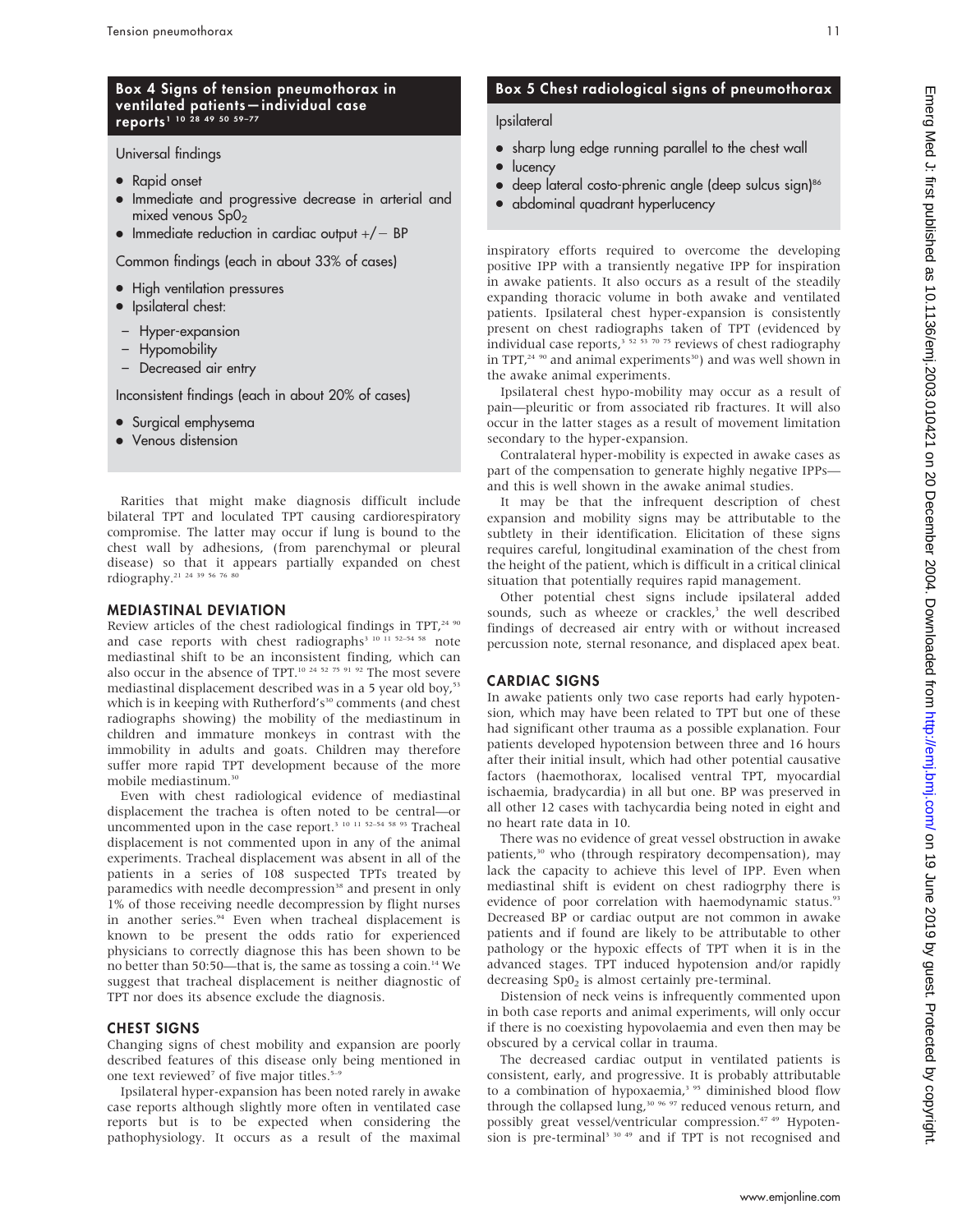treated urgently it is especially likely in ventilated patients to lead to sudden cardiac arrest.<sup>1 10</sup>

## CHEST RADIOGRAPHY IN TENSION PNEUMOTHORAX

Box 6 lists the chest radiological findings of tension pneumothorax. It should be noted that merely looking for mediastinal shift may not give conclusive differentiation of a TPT from a simple pneumothorax as this may occur in both conditions.24 34 In rare cases a loculated anterior TPT may exist that will only be visible on a lateral chest radiography or computed tomography.<sup>56 76 98 99</sup>

The use of chest radiography to diagnose TPT has been associated with a fourfold increase in mortality based on the evidence from two studies in ventilated patients who waited between 30 minutes and eight hours for the chest radiograph.<sup>27 87</sup> This high mortality was almost certainly attributable to the prolonged delay when the diagnosis was not made clinically or the chest radiograph was misinterpreted. The high conversion rate from pneumothorax to TPT in ventilated patients<sup>27</sup> further alerted clinicians to diagnose the condition earlier and treat before chest radiograph. The concept of; ''the chest radiograph that should never have been taken," has since been emphasised.<sup>3 5 35 100</sup>

However, other evidence does not support this blanket statement. Chest radiography has been used (apparently without adverse outcome) to confirm TPT diagnosis in stable patients with equivocal diagnostic signs, $52\frac{53\frac{70}{75}}{50\frac{75}{70}}$  so avoiding unnecessary morbidity and potentially offering alternative diagnoses.<sup>101</sup> Chest radiography has also diagnosed unexpected TPT in unstable ventilated patients when a lack of other signs has prevented earlier diagnosis.63 65 66 71 77 It has been suggested that in awake patients in the emergency department a chest radiograph is obtained before tube thoracostomy thus sparing some patients the morbidity and discomfort of a potentially unnecessary procedure.<sup>18 102</sup> In a retrospective analysis of 176 emergency department presentations of pneumothorax none of the 30 patients identified with mediastinal shift on chest radiography, had decompensated while awaiting tube thoracostomy, and two further patients in this series with haemodynamic compromise were decompressed before chest radiography.<sup>93</sup>

Ultimately whether or not radiological confirmation of the diagnosis takes place must be a balanced risk of the time taken to obtain the test, and the expected clinical course. We suggest that in ventilated patients decompression should still precede chest radiography where the diagnosis of TPT is suspected. However, in awake patients we suggest that a chest radiograph precedes decompression unless the patient is unstable and potentially in the advanced stages of tension—or an immediate chest radiograph is unavailable. If a chest radiograph is not immediately available box 7 lists our recommendations for immediate decompression, (which

## Box 6 Chest radiological findings in tension pneumothorax<sup>24 80 9</sup>

Ipsilateral hyper-expansion

- hemi-diaphragmatic depression
- increased rib separation
- increased thoracic volume

#### Mediastinal pressure

- ipsilateral flattening of heart border
- contralateral mediastinal deviation

## Box 7 Recommendations for immediate chest decompression in awake patients with tension pneumothorax as the suspected cause

Chest radiograph not immediately available and:

- $SpO_2 < 92%$  on  $O_2$
- $\bullet$  Systolic BP<90 mm Hg
- $\bullet$  Respiratory rate $<$ 10
- $\bullet$  Decreased level of consciousness on  $0_2$
- Cardiac arrest
- bilateral finger or tube thoracostomy
- not needle thoracocentesis

are in partial agreement with previous indications for prehospital needle decompression).<sup>38</sup> When the chest radiograph is taken a practitioner capable of urgent decompression should stay with the patient.

### NEEDLE DECOMPRESSION

Emergency needle decompression followed by tube thoracostomy is widely advocated<sup>5 103</sup> but it must be appreciated that it has an associated morbidity (box 8).

It may also be ineffective with decompression only being adequately achieved on tube thoracostomy.<sup>15-22</sup> Barton<sup>94</sup> found that of 106 patients treated with tube thoracostomy by prehospital flight nurses 38% had been attributable to failure of clinical improvement with needle decompression. Box 9 lists the potential causes of needle decompression failure.

No studies exist showing the sensitivity of needle decompression<sup>21</sup> and yet it is regularly taught as a "rule out" investigation. This assumption of needle thoracocentesis having a 100% negative predictive value is clearly dangerous in the treatment of severely compromised patients, especially those with a potentially reversible cause of cardiac arrest.<sup>1</sup>

Despite the problems with needle decompression, it is a technique used commonly in the prehospital environment,<sup>32 37 38 82</sup> has proved safe and therapeutic,<sup>18 36 37 94</sup> and has been shown to lead to shorter on-scene times compared with tube thoracostomy.<sup>94</sup> However, some feel that the number of needle decompressions far exceeds the incidence of TPT and should be limited—especially in the prehospital environment.18 32 102 An examination of needle decompression in 19 trauma patients, admitted to an American level 1 trauma centre found that only four patients had evidence of

### Box 8 Morbidity associated with needle decompression<sup>18 94</sup> 102 104 105

- Unnecessary pain/discomfort for the patient
- if procedure was not required
- Pneumothorax
- with potential to tension later—especially if ventilated
- Cardiac tamponade
- Life threatening haemorrhage
- $\bullet$  Loculated intrapleural haematoma
- Atelectasis
- Pneumonia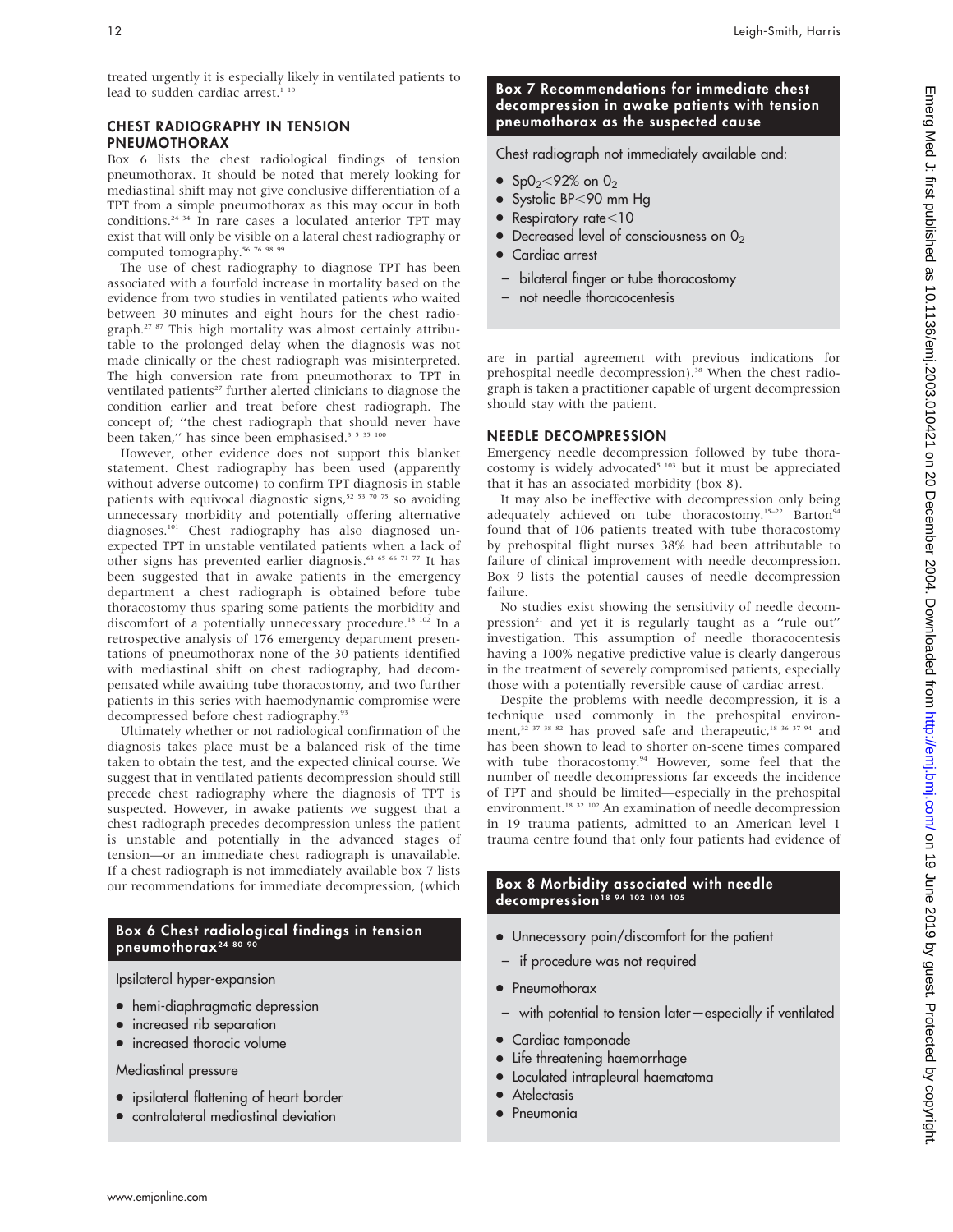## Box 9 Potential causes of needle decompression failure<sup>17</sup> 18 20 21 94

- Obstruction by:
- blood
- tissue
- kinking
- Missing a localised tension pneumothorax
- Inability to drain a large air leak
- Requirement for repeated needle decompression

pleural air leak and only two of these had tension physiology with just one being adequately decompressed by needle.<sup>18</sup>

Needle decompression in the 2nd/3rd intercostal space (ICS), mid-clavicular line (MCL) is easy to access, but entails penetration of pectoral muscles and a variable quantity of subcutaneous tissue with or without oedema and subcutaneous emphysema. A standard 14 gauge (4.5 cm) cannula may not be long enough to penetrate parietal pleura,<sup>15 16</sup> <sup>19</sup> <sup>22</sup> with up to one third of trauma patients having a chest wall thickness greater than 5 cm in the 2nd ICS MCL.<sup>106</sup> This will lead to treatment failure and diagnostic confusion, although using the trocar instead (7 cm) may negate this problem and prevent kinking.22 The use of the 4th or 5th ICS in the midaxillary line may be safer<sup>105</sup> and has been recommended by  $ATLS<sup>5</sup>$  as it contains less fat and avoids large muscles. Unfortunately this site may have an increased risk of lung damage in the supine patient, as gas collects at the highest point and adhesions are most likely in more dependent parts of the lung.107

A syringe filled with sterile saline attached to the cannula may help confirm pleural penetration<sup>91 108</sup> and an Asherman chest seal may help stabilise the cannula preventing displacement or kinking.<sup>109</sup> Some authors advocate the attachment of a flutter valve to the cannula<sup>103</sup> but if attached wrongly this may cause re-tension.<sup>110</sup>

## TUBE THORACOSTOMY

The rapid potential deterioration of TPT means that some suggest blind tube thoracostomy upon disease suspicion or after needle decompression.<sup>5 6</sup> This is arguably the treatment of choice, ensuring maximal pleural cavity evacuation and lung re-expansion.<sup>94</sup> It has been shown to be safe and effective in trained physician led prehospital trauma care.<sup>36 82 94</sup> In Coats' series<sup>36</sup> 57 patients with TPT who had received physician led blind needle decompression or tube thoracostomy in prehospital trauma care showed an improvement in BP and Sp0<sub>2</sub>, with one case of infection and one episode of tube misplacement, which was recognised and corrected on scene. Schmidt<sup>82</sup> noted no cases of re-tension after tube thoracostomy in his series of 76 patients. This approach inevitably has an over-diagnosis rate with 15 of 76 patients in whom tube thoracostomy was performed, having no haemopneumothorax or pneumothorax on arrival at the trauma centre.<sup>82</sup>

The reported complication rate of tube thoracostomy varies from 4% to 30% with only 1% occurring from insertion. $111-114$ Complications (box 10) are probably less common now that use of the trocar has been abandoned in place of blunt dissection,<sup>115</sup> although fatalities may still occur.<sup>116</sup>

Many tube thoracostomy complications are related to the tube itself—re-tension, haematoma, infection, subcutaneous placement.<sup>94</sup> Simple thoracostomy without tube placement is an effective alternative, (in ventilated patients) that avoids

## Box 10 Complications of tube thoracostomy<sup>117 118</sup>

## • Death

- Haemorrhage (most commonly intercostal artery damage)
- $\bullet$  Bronchopleural fistula
- Subcutaneous tube placement
- Intraperitoneal tube placement
- **Infection**
- Damage to
- Lung parenchyma
- Mediastinal contents
- Neurovascular bundles
- Myocardium

these complications. It also decreases time to decompression, decreases on scene time in prehospital care, and enables repeat 360˚ finger sweep in the event of patient deterioration.81 The latter will permit palpation of the lung to check for continued re-expansion and confirm the patency of pleural communication. The procedure simply entails a thoracostomy in the 4th or 5th ICS mid-axillary line, ensuring good finger access to the pleural cavity to permit decompression.

## SUMMARY

Any pleural injury communicating with the atmosphere via a one way valve that opens on inspiration and closes on expiration will lead to an expanding pneumothorax. Defining the point of tension without IPP measurements is more difficult and it might be argued that ''expanding pneumothorax'' is a more appropriate term. For clinical purposes however we would suggest that a pneumothorax is considered to be under tension when it results in ''significant respiratory or haemodynamic compromise (the latter especially in ventilated patients) that reverses on decompression alone''—that is, without chest drain placement. A continual egress of air throughout the respiratory cycle will add to the diagnostic certainty—unlike a brief hiss during one phase of the respiratory cycle.

The true incidence of TPT is unknown but it is more common in ventilated than awake patients and possibly most common in ventilated patients with visceral pleural injury from chest trauma.<sup>5</sup>

The differences in the pathophysiology and presentation of TPT between awake and ventilated patients have been mentioned by other authors<sup>3 50</sup> but deserve increased emphasis. TPT should not be taught as if it was a single entity. The natural history of the disease is of progressive hypoxia with a variety of cardiorespiratory compensatory mechanisms, which are well seen in awake patients but are blunted by ventilation and sedation.

In ventilated patients TPT presents rapidly with consistent signs of respiratory and cardiac compromise. In contrast awake patients show a greater variability of presentations, which are generally more progressive, with slower decompensation. In both groups the general signs are more consistent than the lateralising signs and we suggest that the clinician attempts first to diagnose the condition and then to lateralise it. In trauma if the diagnosis of TPT is in doubt these lateralising signs may also help to differentiate TPT from other causes of severe respiratory embarrassment such as flail chest and pulmonary contusion. We feel that tracheal deviation and neck vein distension should be de-emphasised, if not abandoned altogether, as taught signs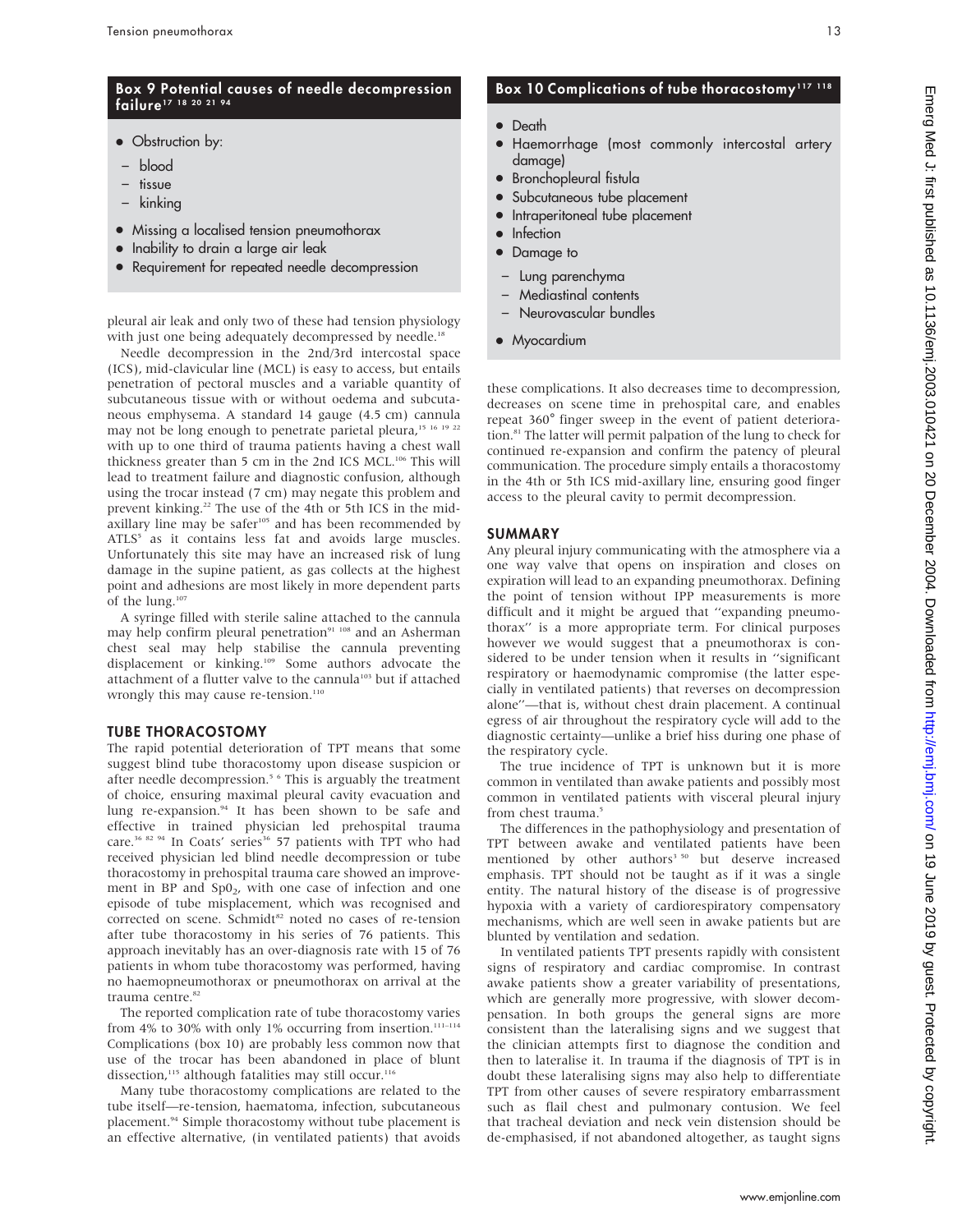of the disease. The clinician should also be aware of the preterminal signs in either group of patients and the fact that a ventilated patient is more likely to suffer a cardiac arrest in contrast with the awake patient who is more likely to suffer a respiratory arrest. We suggest the signs and symptoms listed in boxes 11 and 12 are adapted as the way of diagnosing TPT in both of these groups.

Once diagnosed treatment should begin with immediate high flow oxygen to maximise oxygenation and provide an oxygen reservoir for further resuscitation. Upright positioning may improve the patients condition and be beneficial for survival,<sup>11 30</sup> but should not be done in multi-trauma or other cases of suspected spinal injury.

Needle decompression still has a place and is potentially a life saver, but its indiscriminate use should be discouraged. Its potential for failure, the reasons for this, and alternative approaches should be emphasised in teaching. In awake patients it should be performed when there is specific evidence of decompensation (box 6) although immediate tube thoracostomy is preferred. Otherwise we would encourage that the clinician obtains a chest radiograph to confirm the diagnosis and lateralise the disease while being prepared to perform needle decompression should the patient decompensate.

In ventilated ICU patients needle decompression has a place in the immediate treatment of suspected TPT but where

## Box 11 Diagnosis of tension pneumothorax in ventilated patients

### Rapid disease progression

Early reliable

- $\bullet$  Decrease in Sp0<sub>2</sub>—immediate
- $\bullet$  Decrease in Q
- Decrease in BP
- Tachycardia

## **Others**

- Increased ventilation pressure
- $\bullet$  Surgical emphysema

Disease lateralisation

- Ipsilateral
- Hyper-resonance
- Decreased breath sounds
- Chest hyper-expansion
- Chest hypo-mobility
- Added sounds

#### Inconsistent

- Cyanosis
- Distended neck veins
- Tracheal deviation

## Monitor dependent<sup>32 50 95</sup>

- Increasing CVP
- $\bullet$  Increasing pulmonary arterial pressure
- ECG data
- Decreased mixed venous oxygen saturations

## Box 12 Diagnosis of tension pneumothorax in awake patients

## Reliable and early

- Pleuritic chest pain
- Air hunger
- Respiratory distress
- Tachypnoea
- Tachycardia
- $\bullet$  Falling SpO<sub>2</sub>
- Agitation

Disease lateralisation—ipsilateral

- Hyper-expansion
- Hypo-mobility
- Hyper-resonance
- Decreased breath sounds
- Added sounds-crackles/wheeze

Disease lateralisation—contralateral

• Hyper-mobility

Pre-terminal<sup>3 49 54</sup>

- Decreasing respiratory rate
- Hypotension
- $\bullet$  Decreasing Sp0<sub>2</sub>
- Decreasing level consciousness

#### Inconsistent

- $\bullet$  Tracheal deviation
- Distended neck veins

possible immediate tube thoracostomy should be encouraged as the treatment of choice. In a ventilated patient with significant chest trauma and undiagnosed shock or cardiac arrest (for example, in the prehospital or immediate resuscitation room phase) we would advocate formal thoracostomy (finger or tube) as an immediate treatment. However, it should also be noted that in unskilled hands the morbidity of thoracostomy is not insignificant (box 10).

Tension pneumothorax is a potential killer and the possibility of it should always be borne in mind. Its diagnosis however may be difficult even in the hands of experienced clinicians and the decisions regarding the best treatment option and its timing require critical decisions to be made. It is hoped that this review will help with that process and we encourage the submission and publication of further detailed case reports to build up the knowledge base—especially in the more variable disease that occurs in awake patients.

#### ACKNOWLEDGEMENTS

The authors would like to thank Mr Tim Coats, Professor of Emergency Medicine (Barts and the London, Queen Mary's School of Medicine, University of London) who provided invaluable support and advice during preparation of the final manuscript.

#### CONTRIBUTORS

Mr Leigh-Smith initiated the review, performed the original literature search, prepared the first draft, and collated the two authors drafts. Dr Harris performed a separate literature search and produced an independent draft. Both authors contributed to the final draft. Mr Leigh-Smith is the guarantor of this paper.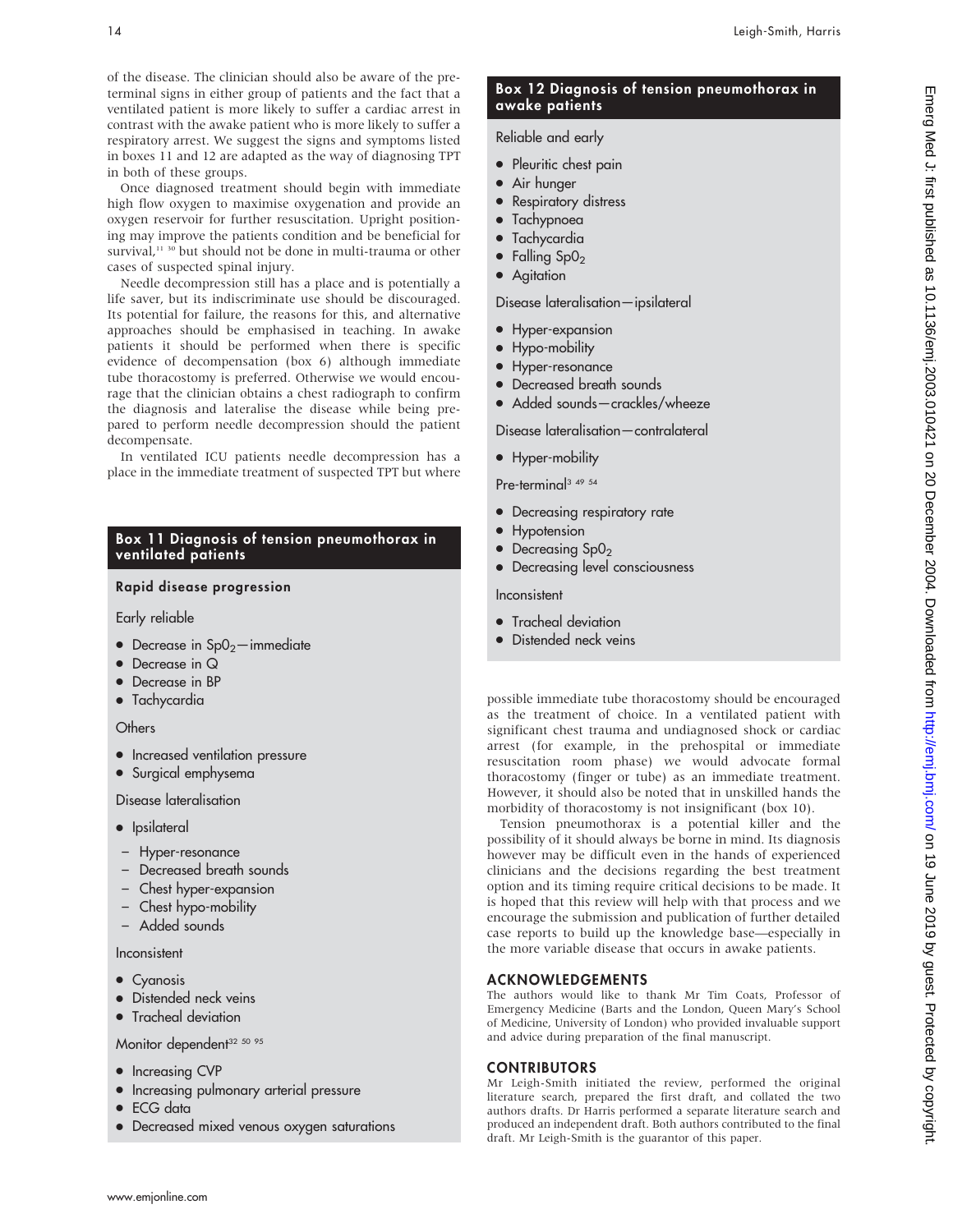#### Authors' affiliations .....................

S Leigh-Smith, Defence Medical Services, UK

T Harris, Intensive Care Unit, Alfred Hospital, Melbourne, Australia

Funding: none.

Conflicts of interest: none declared.

#### REFERENCES

- 1 Rojas R, Wasserberger J, Balasubramaniam S. Unsuspected tension pneumothorax as a hidden cause of unsuccessful resuscitation. Ann Emerg Med 1983;12:411–12.
- 2 Fischer H, Masel H. Spontaneous pneumothorax and tension pneumothorax as causes of sudden death (author's translation). Z Rechtsmedizin—Journal of Legal Medicine 1978;81:223–6.
- 3 Barton, ed. Tension pneumothorax. Curr Opin Pulm Med 1999;5:269–74.
- 4 ALSG. Advanced life support manual. 4th ed. London: Resuscitation Council (UK), 2001.
- 5 ATLS. Advanced trauma life support. 6th ed. Chicago: American College of
- Surgeons, 1997.<br>6 **Tintinalli J**, Kelen G, Stapczynski J. Emergency medicine—a comprehensive<br>study guide. 5th ed. New York: McGraw Hill, 2000.
- Greaves I, Porter K, Ryan J. Trauma care. London: Arnold, 2001. 8 Rosen P, Barkin R, Danzl D, et al. Emergency medicine—concepts and
- clinical practice. 4th ed. St Louis: Mosby, 1999. 9 Wyatt J, Illingworth R, Clancy M, et al. Oxford handbook of accident and emergency medicine. Oxford: Oxford University Press, 1999.
- 10 Watts BL, Howell MA. Tension pneumothorax: a difficult diagnosis. Emerg Med J 2001;18:319–20.
- 11 Holloway VJ, Harris JK. Spontaneous pneumothorax: is it under tension? J Accid Emerg Med 2000;17:222–3.
- 12 Hollins GW, Beattie T, Harper I, et al. Tension pneumothorax: report of two cases presenting with acute abdominal symptoms. J Accid Emerg Med 1994;11:43–4.
- 13 Dunlop MG, Beattie TF, P. G. P. Clinical assessment and radiography
- following blunt chest trauma. Arch Emerg Med 1989;6:125–7. 14 Spiteri MA, Cook DG, Clark SW. Reliability of eliciting physical signs in examination of the chest. Lancet 1988;i:873–5.
- 15 Britten S, Palmer SH. Chest wall thickness may limit adequate drainage of tension pneumothorax by needle thoracocentesis. J Accid Emerg Med 1996;13:426–7.
- 16 Britten S, Palmer SH, Snow TM. Needle thoracocentesis in tension neumothorax: insufficient cannula length and potential failure. Injury 1996;27:321–2.
- 17 Conces DJ Jr, Tarver RD, Gray WC, et al. Treatment of pneumothoraces utilizing small caliber chest tubes. Chest 1988;94:55–7.
- 18 Cullinane DC, Morris JA Jr, Bass JG, et al. Needle thoracostomy may not be
- indicated in the trauma patient. Injury 2001;32:749–52. 19 Jenkins C, Sudheer PS. Needle thoracocentesis fails to diagnose a large pneumothorax. Anaesthesia 2000;55:925–6.
- 20 Jones R, Hollingsworth J. Tension pneumothoraces not responding to needle thoracocentesis. Emerg Med J 2002;19:176–7.
- 21 **Mines D**, Abbuhl S. Needle thoracostomy fails to detect a fatal tension pneumothorax [erratum appears in Ann Emerg Med 1993;22:1364]. Ann Emerg Med 1993;22:863–6.
- 22 Pattison GT. Needle thoracocentesis in tension pneumothorax: insufficient cannula length and potential failure. Injury 1996;27:758.
- 23 Driscoll P, Gwinutt C, Graham T. Chest and cardiac trauma. In: Skinner D, Swain A, Peyton R, eds. Cambridge textbook of accident and emergency medicine. Cambridge: Cambridge University Press, 1997:538.
- 24 Teplick SK, Clark RE. Various faces of tension pneumothorax. Postgrad Med 1974;56:87–92.
- 25 Saltet JF. Pneumothorax. Lancet 1979;i:671.
- 26 Ludwig J, Kienzle GD. Pneumothorax in a large autopsy population. A study of 77 cases. Am J Clin Pathol 1978;70:24–6.
- 27 Steier M, Ching N, Roberts EB, et al. Pneumothorax complicating continuous ventilatory support. J Thorac Cardiovasc Surg 1974;67:17-23.
- 28 Yu PY, Lee LW. Pulmonary artery pressures with tension pneumothorax. Can J Anaesth 1990;37:584–6.
- 29 Chen KY, Jerng JS, Liao WY, et al. Pneumothorax in the ICU: patient outcomes and prognostic factors. Chest 2002;1**22**:678–83.<br>30 **Rutherford RB**, Hurt HH Jr, Brickman RD, et al. The pathophysiology of<br>progressive, tension pneumothorax. *J Trauma* 1968;**8**:212–27.
- 
- 31 Seaton D. Pneumothorax. In: Seaton A, Leitch A, eds. Crofton and Douglas's respiratory diseases. 5th ed. Oxford: Blackwell Science, 2000:1182–211. 32 Bjerke H. Tension pneumothorax. Emedicine Specialities, 2002. (http://
- www.emedicine.com/med/topic2793.htm). 33 Gustman P, Yerger L, Wanner A. Immediate cardiovascular effects of tension pneumothorax. Am Rev Respir Dis 1983;127:171–4.
- 34 Fraser R, Pare J. Tension pneumothorax and hydrothorax. In: Diagnosis of diseases of the chest. Philadelphia: W B Saunders, 1978:598.
- 35 Light RW. Tension pneumothorax. Intensive Care Med 1994;20:468–9.
- 36 Coats TJ, Wilson AW, Xeropotamous N. Pre-hospital management of
- patients with severe thoracic injury. Injury 1995;**2**:581–5.<br>37 **Cameron PA**, Flett K, Kaan E, *et al.* Helicopter retrieval of primary trauma<br>1993;**63**:790–7. patients by a paramedic helicopter service. Aust N Z J Surg 19
- 38 Eckstein M, Suyehara D. Needle thoracostomy in the prehospital setting. Prehosp Emerg Care 1998;2:132–5.
- 39 Tocino IM, Miller MH, Fairfax WR. Distribution of pneumothorax in the supine and semirecumbent critically ill adult. AJR Am J Roentgenol 1985;144:901–5.
- 40 Simmons D, Hemingway A, Richiuti N. Acute circulatory effects of pneumothorax in dogs. J Appl Physiol 1958;12:255-61.
- 41 **Hilton R**. Some effects of artificial pneumothorax on the circulation. J Pathol Bacteriol 1925;37:1–8.
- 42 Kilburn K. Cardiorespiratory effects of large pneumothorax in conscious and anaesthetised dogs. J Appl Physiol 1963;18:279–83.
- 43 Maloney JV Jr, Schmutzer K, Raschke E. Paradoxical respiration and ''pendelluft.'' J Thorac Cardiovasc Surg 1961;41:291–8.
- 44 Stewart H, BaileyJr R. The effect of unilateral spontaneous pneumothorax on the circulation in man. J Clin Invest 1940;19:321–6. 45 Bennett RA, Orton EC, Tucker A, et al. Cardiopulmonary changes in
- conscious dogs with induced progressive pneumothorax. A*m J Vet Res*<br>1989;**50**:280–4.
- 46 Carvalho P, Hilderbrandt J, Charan NB. Changes in bronchial and pulmonary arterial blood flow with progressive tension pneumothorax. J Appl Physiol 1996;81:1664-9.
- 47 Hurewitz AN, Sidhu U, Bergofsky EH, et al. Cardiovascular and respiratory consequences of tension pneumothorax. Bull Eur Physiopathol Respir 1986;22:545–9.
- 48 West J. The mechanics of breathingRespiratory physiology—the essentials. 5th ed. Baltimore: Williams and Wilkins, 1995:31–50, 89–116.
- 49 Barton ED, Rhee P, Hutton KC, et al. The pathophysiology of tension pneumothorax in ventilated swine. J Emerg Med 1997;15:147-53.
- 50 Beards SC, Lipman J. Decreased cardiac index as an indicator of tension pneumothorax in the ventilated patient. Anaesthesia 1994;49:137–41.
- 51 Leigh-Smith S, Davies G. Tension pneumothorax—eyes may be more diagnostic than ears. Emerg Med J 2003;20:1–2. 52 Askins DC. Spontaneous tension pneumothorax during sexual intercourse.
- Ann Emerg Med 1984;**13**:303–6.<br>53 **Boon D**, Llewellyn T, Rushton P. A strange case of a tension pneumothorax.
- Emerg Med J 2002;19:470–1.
- 54 Friend KD. Prehospital recognition of tension pneumothorax. Prehosp Emerg Care 2000;4:75–7. 55 Slay RD, Slay LE, Luehrs JG. Transient ST elevation associated with tension
- pneumothorax. JACEP 1979;8:16–18. pneumothorax. JACEL 1777, a. 10-10.<br>56 Vermeulen EG, Teng HT, Boxma H. Ventral tension pneumothorax. J Trauma 1997;43:975–6.
- 57 Wilkinson D, Moore E, Wither P, et al. ATLS on the ski slopes—a steamboat experience. J Trauma 1992;32:448-51.
- 58 Werne CS, Sands MJ. Left tension pneumothorax masquerading as anterior myocardial infarction. Ann Emerg Med 1985;14:164–6.
- 59 Baldwin LN. Mixed venous oximetry in the diagnosis of tension neumothorax. *Anaesthesia* 1995;**50**:181–2.
- 60 Cohen Y, Laker M. Tension pneumothorax from inappropriate oxygen administration. Harefuah 1993;124:549–51, 599.
- 61 Gambrill VL. Diagnosis and treatment of tension pneumothorax under anesthesia: a case report. AANA Journal 2002;70:21-4.
- 62 Hardy MJ, Huard C, Lundblad TC. Bilateral tension pneumothorax during jet ventilation: a case report. AANA Journal 2000;68:241–4. 63 Janssens U, Koch KC, Graf J, et al. Severe transmyocardial ischemia in a
- 
- patient with tension pneumothorax. *Crit Care Med* 2000;**28**:1638–41.<br>64 **Monterrubio Villar J**, Fernandez Berges D, Alzugaray Fraga RJ, *et al.* [ST<br>elevation and tension pneumothorax]. *Rev Esp Cardiol* 2000;**53**:467–70.
- 65 Strizik B, Forman R. New ECG changes associated with a tension<br>pneumothorax: a case report. Chest 1999;115:1742–4.<br>66 Wells L, Aves T. Pneumothorax presenting as ischaemia of the hand.
- Anaesthiology 1995;82:586–7.
- 67 Woodcock TE, Murray S, Ledingham IM. Mixed venous oxygen saturation changes during tension pneumothorax and its treatment. Anaesthesia 1984;39:1004–6.
- 68 Plewa MC, Ledrick D, Sferra JJ. Delayed tension pneumothorax complicating central venous catheterization and positive pressure ventilation. Am J Emerg Med 1995;13:532–5.
- 69 Criddle LM. An unusual case of tension pneumothorax. Am J Crit Care 1995;4:314–18.
- 70 Hostetler MA, Davis CO. Bilateral localized tension pneumothoraces refractory to needle decompression. Pediatr Emerg Care 1999;15:322–4.
- 71 Engoren M, de St Victor P. Tension pneumothorax and contralateral presumed pneumothorax from endobronchial intubation via
- cricothyroidotomy. Chest 2000;118:1833–5.<br>72 **Rai A**, Iftikhar S. Tension pneumothorax complicating diagnostic upper<br>endoscopy: a case report. A*m J Gastroenterol* 1999;**94**:845–7.
- 73 Seher G, Janda A. Tension pneumothorax as anaesthesia complication—
- report on 3 cases (author's translation). Anaesthesist 1975;24:183–4. 74 Laishley RS, Aps C. Tension pneumothorax and pulse oximetry. Br J Anaesth 1991;66:250–2.
- 75 Connolly JP. Hemodynamic measurements during a tension pneumothorax.
- Crit Care Med 1993;21:294–6. 76 Ross IB, Fleiszer DM, Brown RA. Localized tension pneumothorax in patients
- with adult respiratory distress syndrome. *Can J Surg* 1994;**37**:415–19.<br>77 **Loer S**, Fritz KW. [Life threatening tension pneumothorax after puncture of the subclavian vein and dislocation of thoracic drainage]. Anaesthesiol Reanim 1994;19:137–8.
- 78 Mariani PJ, Sharma S. Iatrogenic tension pneumothorax complicating outpatient Heimlich valve chest drainage. J Emerg Med 1994;12:477–9.
- 79 Tan EC, van der Vliet JA. [Delayed (tension) pneumothorax after placement of a central venous catheter]. Ned Tijdschr Geneeskd 1999;143:1872–5.

Emerg